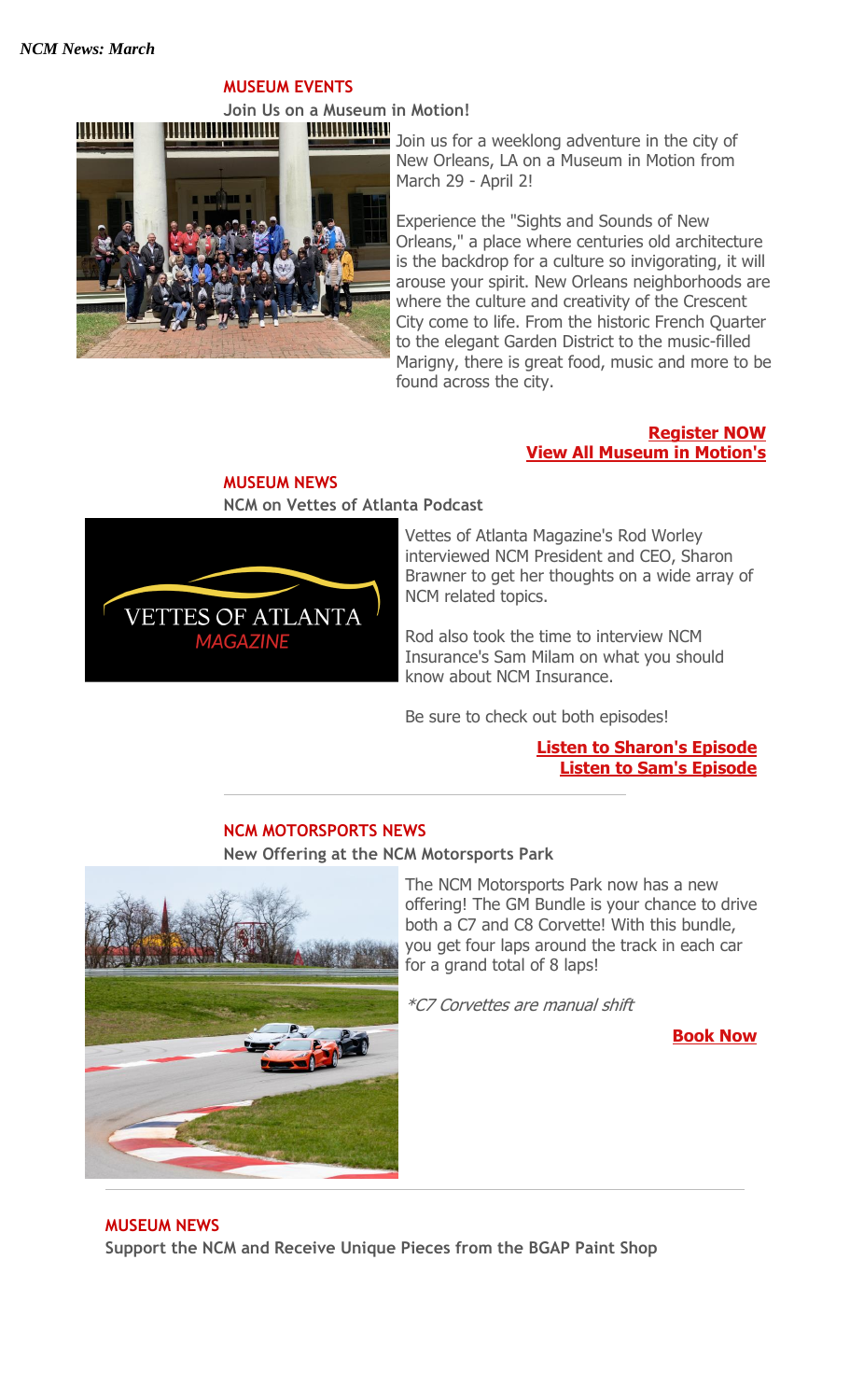

Purchase unique pieces that came directly from Bowling Green Assembly's industry-leading, state-of-the-art Paint Shop! Thanks to Kai Spande, Plant Manager, we have a limited number of tools from the Paint Shop including tees, panel strips, and clips. The Plant Body and Paint Manager, Chuck Valentini, shared that these tools are used to hold various body panels in position during the painting process. The Corvette body panels are painted on a carrier and later attached to the frame during the general assembly build process. The panel strips (cut from the cars' facias), the clips, and the tees secure the body panels to the carrier. Once the facias are painted, they go through a Sonic Weld Cell where mounting brackets are used to secure the fascia to the body. During this process, a robot cuts the support panel strips off. The prices are \$500 for a golf tee and panel strip combo and \$250 per clip!

#### **Call 270-467-8833 or [e-mail Bobbie Jo](mailto:bobbiejo@corvettemuseum.org)**

# **NCM INSURANCE NEWS**

**Get Agreed Value Protection with NCM Insurance**



Auction month just ended and if prices are any indication, it's going to be a great year for those with a collector vehicle in their garage.

However, rising values can be a double-edged sword if you don't have enough insurance on your car and the unthinkable occurs. If you do not have collector vehicle insurance to protect your prized possession now is the time to consider an Agreed Value policy.

With Agreed Value protection, we lock in the value of the vehicle with no depreciation for the lifespan of the policy. If a total loss ever happens, the agreed value is what is paid out to you. With no hassle! Most standard auto companies will offer the value of the vehicle at the time of loss AFTER taking out depreciation. The best part is our annual premium is often 50% less than standard auto companies.

DID YOU KNOW: We can also insure the upcoming 2023 Chevrolet Corvette Z06? We also insure ANY collector vehicle, not just Corvettes!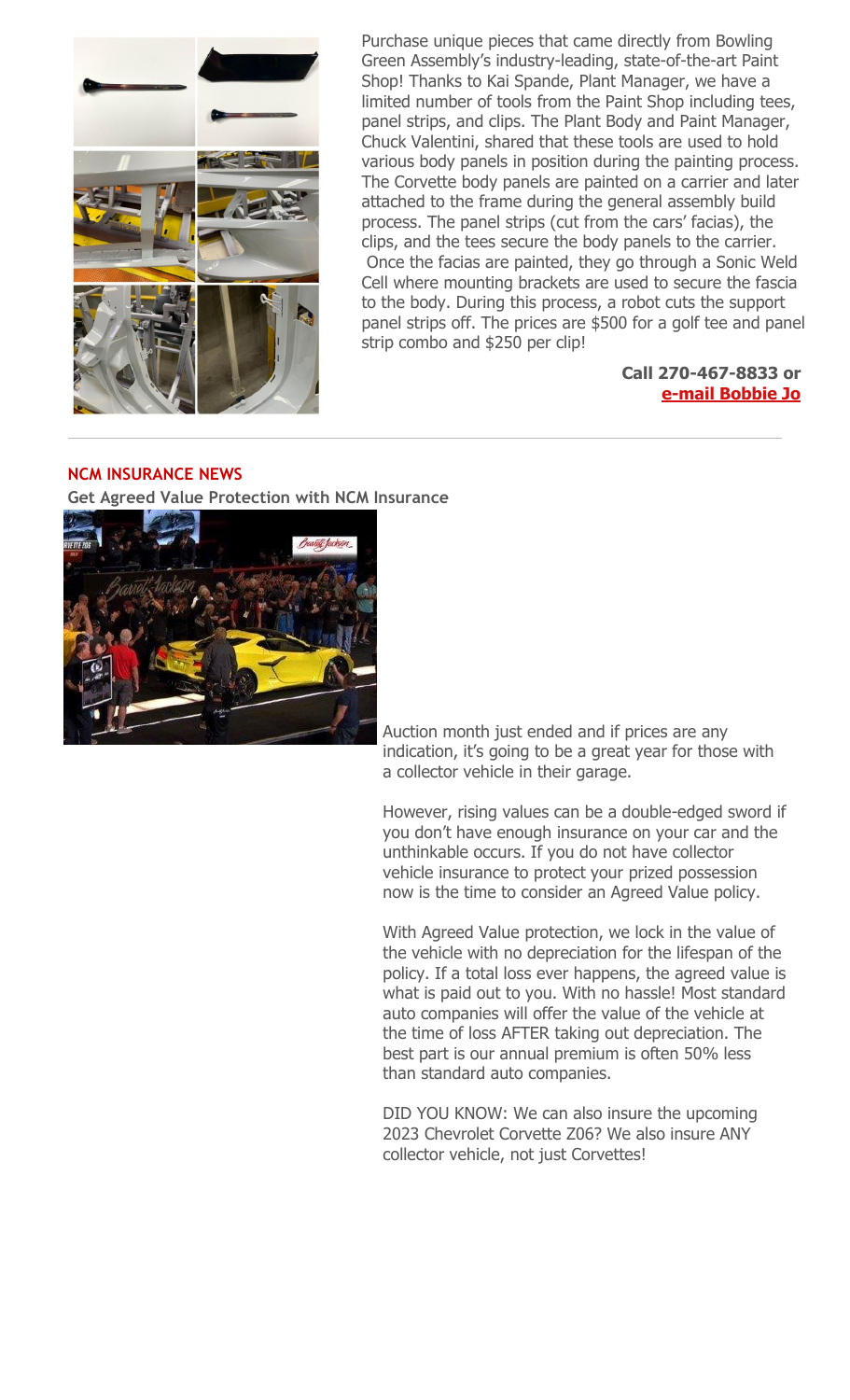### **MUSEUM EVENTS BASH Registration is NOW OPEN**



Get excited! The registration for the 2022 Michelin NCM Bash is now open! From April 28 to 30, 2022, come kickoff the NCM on-site event season with us! Look forward to a seminar and classroom sessions by GMcertified Corvette Technician, Paul Koerner. Attendants will also be able to enjoy guided road tours, two celebrity choice car shows, a celebrity autograph session, auctions, book signings, and a banquet dinner. More details, like the full agenda, are coming soon! Online registration closes at 9:00 a.m. CT on Friday, April 1. All the awesome Bash activities are open to event registrants only! Those who register online will receive a hard-card credential, lanyard, event pin, and dash plaque. Lifetime member registration is \$25 per person, member registration is \$30 per person, and non-member registration is \$40 per person. There will also be on-site registration available, but it will be at increased rates! We can't wait to see everyone at Bash 2022!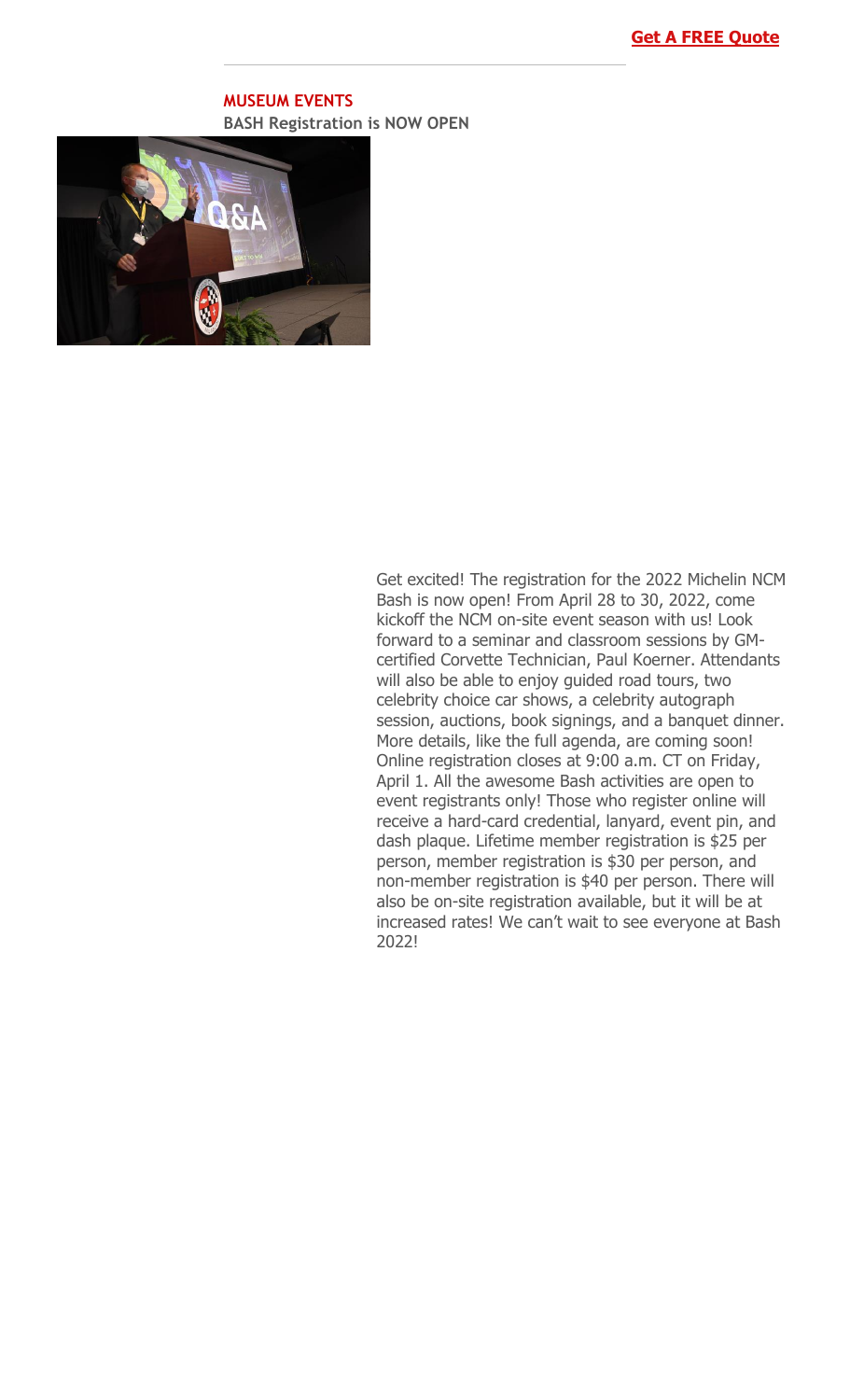#### **MUSEUM NEWS Meet Consulting Executive Chef Bobby Hammock**



The National Corvette Museum is pleased to announce that Chef Bobby Hammock has joined the organization as Consulting Executive Chef of the Stingray Grill. Beyond overseeing general restaurant operations, under Hammock's leadership, the National Corvette Museum will begin internal catering operations for small and mid-sized events on property.

# **[Read More](http://portal.criticalimpact.com/go/1/f3bff51ec7b55ed38829b83f12b66a1b/25995/5ffb50b6364ef68c3947229f28c3afba/83d9f761b5eed964a6473c7b9fa19141/25995)**

#### **MUSEUM NEWS**

**A New Location for Raffle Cars in the Corvette Store**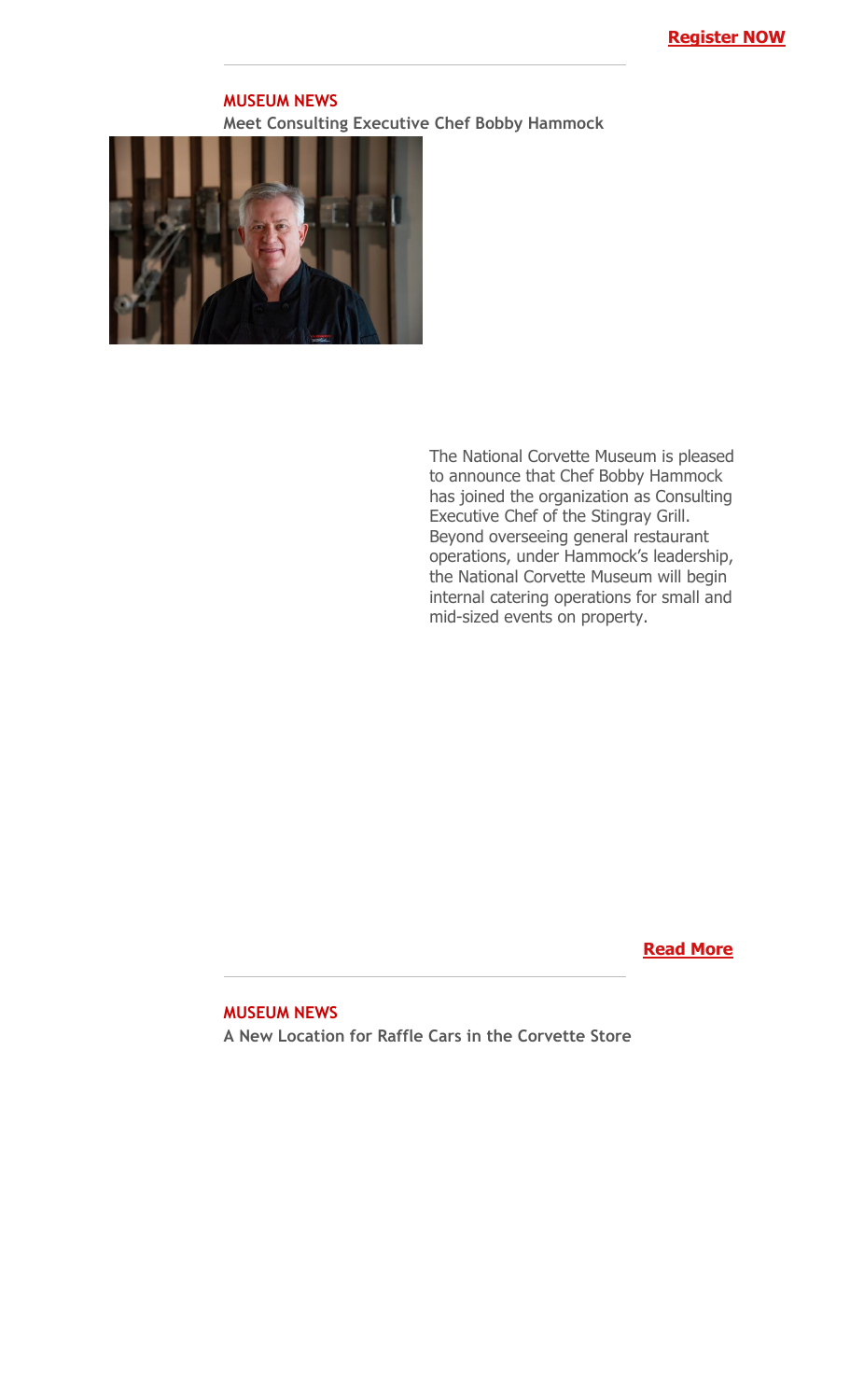

On your next visit to the National Corvette Museum you will be able to enjoy an all-new shopping experience in the Corvette Store. While we are only in Phase 1 of the renovation, you can already notice a few changes in this sneak peek photo!

Corvettes that are currently a part of the raffle program can now be found in the Corvette Store. You can purchase tickets for all raffles at the admissions counter and the Corvette Store!

Our next raffle is scheduled for Thursday, February 24, 2022 at 2 PM CT for a 2022 Hypersonic Gray Corvette Coupe. Tickets are \$150 each and limited to 1,500 tickets. Don't wait and order your tickets today!

# **[View All Raffles](http://portal.criticalimpact.com/go/1/f3bff51ec7b55ed38829b83f12b66a1b/25995/5ffb50b6364ef68c3947229f28c3afba/4434b0fe2d09c47ca6473c7b9fa19141/25995)**

### **NCM FUNDRAISERS eBay Items Listed for Auction**



[Corvette Museum](http://portal.criticalimpact.com/go/1/f3bff51ec7b55ed38829b83f12b66a1b/25995/5ffb50b6364ef68c3947229f28c3afba/99edc0aab3be4d7da6473c7b9fa19141/25995) *ENTHUSIAST* **BASH**  $\overline{\phantom{a}}$  . **Corvette** [C7 Corvette](http://portal.criticalimpact.com/go/1/f3bff51ec7b55ed38829b83f12b66a1b/25995/5ffb50b6364ef68c3947229f28c3afba/1ed667061c9a1bbfa6473c7b9fa19141/25995)  [National Corvette](http://portal.criticalimpact.com/go/1/f3bff51ec7b55ed38829b83f12b66a1b/25995/5ffb50b6364ef68c3947229f28c3afba/01bb93b937d79ed9a6473c7b9fa19141/25995)  [hanging split photo](http://portal.criticalimpact.com/go/1/f3bff51ec7b55ed38829b83f12b66a1b/25995/5ffb50b6364ef68c3947229f28c3afba/1ed667061c9a1bbfa6473c7b9fa19141/25995) 

[Museum BASH](http://portal.criticalimpact.com/go/1/f3bff51ec7b55ed38829b83f12b66a1b/25995/5ffb50b6364ef68c3947229f28c3afba/01bb93b937d79ed9a6473c7b9fa19141/25995)  [2021 etched on](http://portal.criticalimpact.com/go/1/f3bff51ec7b55ed38829b83f12b66a1b/25995/5ffb50b6364ef68c3947229f28c3afba/01bb93b937d79ed9a6473c7b9fa19141/25995)  [glass block from](http://portal.criticalimpact.com/go/1/f3bff51ec7b55ed38829b83f12b66a1b/25995/5ffb50b6364ef68c3947229f28c3afba/01bb93b937d79ed9a6473c7b9fa19141/25995)  [the Corvette Cafe](http://portal.criticalimpact.com/go/1/f3bff51ec7b55ed38829b83f12b66a1b/25995/5ffb50b6364ef68c3947229f28c3afba/01bb93b937d79ed9a6473c7b9fa19141/25995)

[from the National](http://portal.criticalimpact.com/go/1/f3bff51ec7b55ed38829b83f12b66a1b/25995/5ffb50b6364ef68c3947229f28c3afba/1ed667061c9a1bbfa6473c7b9fa19141/25995)  [Corvette Museum](http://portal.criticalimpact.com/go/1/f3bff51ec7b55ed38829b83f12b66a1b/25995/5ffb50b6364ef68c3947229f28c3afba/1ed667061c9a1bbfa6473c7b9fa19141/25995) [Enthusiast Banner](http://portal.criticalimpact.com/go/1/f3bff51ec7b55ed38829b83f12b66a1b/25995/5ffb50b6364ef68c3947229f28c3afba/9b5bd6d6ceecea0ba6473c7b9fa19141/25995)  [from the National](http://portal.criticalimpact.com/go/1/f3bff51ec7b55ed38829b83f12b66a1b/25995/5ffb50b6364ef68c3947229f28c3afba/9b5bd6d6ceecea0ba6473c7b9fa19141/25995)  [Corvette Museum](http://portal.criticalimpact.com/go/1/f3bff51ec7b55ed38829b83f12b66a1b/25995/5ffb50b6364ef68c3947229f28c3afba/9b5bd6d6ceecea0ba6473c7b9fa19141/25995)

[Corvette part](http://portal.criticalimpact.com/go/1/f3bff51ec7b55ed38829b83f12b66a1b/25995/5ffb50b6364ef68c3947229f28c3afba/9516fcbfa025b440a6473c7b9fa19141/25995)  [autographed by](http://portal.criticalimpact.com/go/1/f3bff51ec7b55ed38829b83f12b66a1b/25995/5ffb50b6364ef68c3947229f28c3afba/9516fcbfa025b440a6473c7b9fa19141/25995)  [Ron Fellows from](http://portal.criticalimpact.com/go/1/f3bff51ec7b55ed38829b83f12b66a1b/25995/5ffb50b6364ef68c3947229f28c3afba/9516fcbfa025b440a6473c7b9fa19141/25995)  [the National](http://portal.criticalimpact.com/go/1/f3bff51ec7b55ed38829b83f12b66a1b/25995/5ffb50b6364ef68c3947229f28c3afba/9516fcbfa025b440a6473c7b9fa19141/25995)  [Corvette Museum](http://portal.criticalimpact.com/go/1/f3bff51ec7b55ed38829b83f12b66a1b/25995/5ffb50b6364ef68c3947229f28c3afba/9516fcbfa025b440a6473c7b9fa19141/25995)